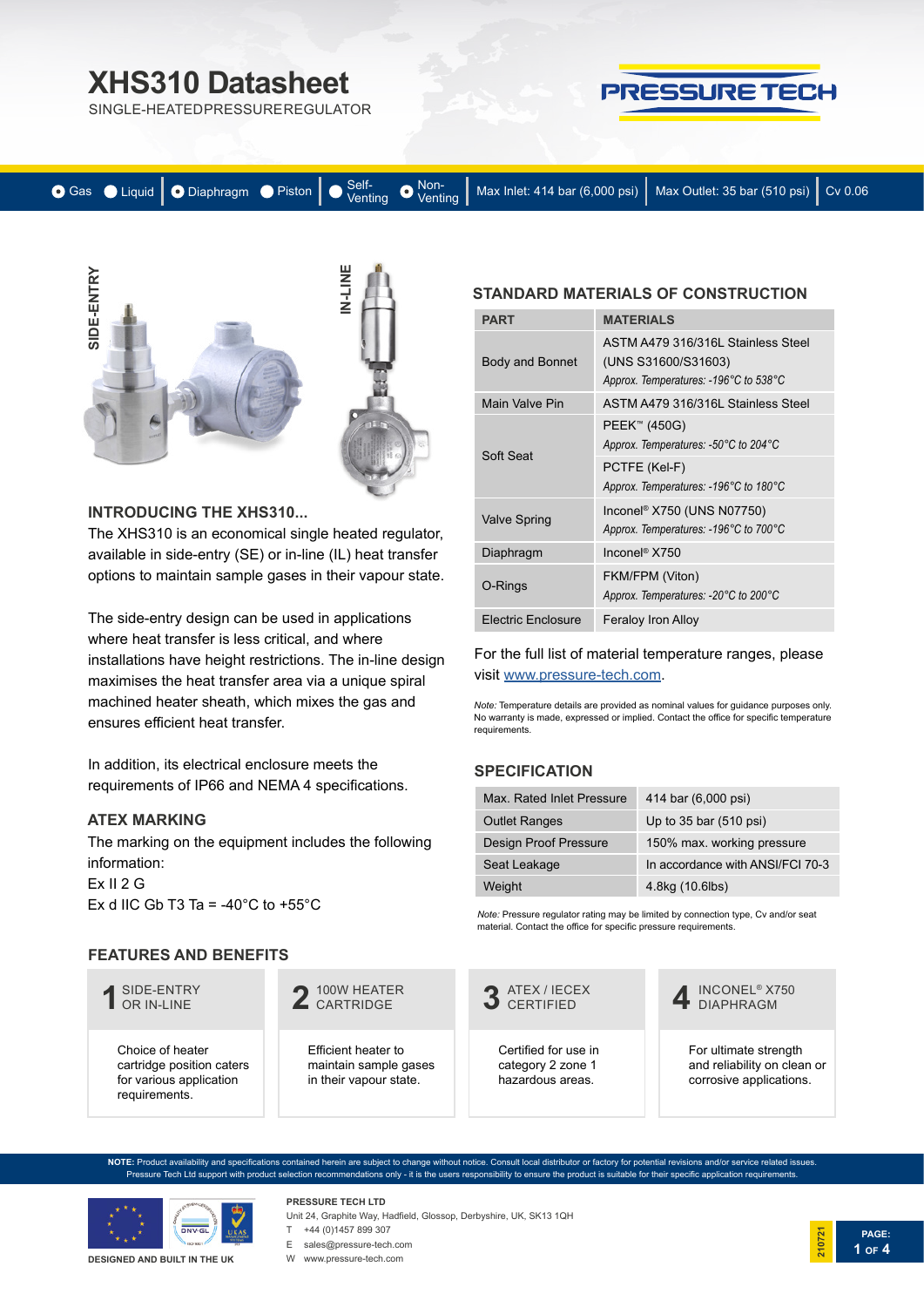# **XHS310 Datasheet**

SINGLE-HEATED PRESSURE REGULATOR





**NOTE:** Product availability and specifications contained herein are subject to change without notice. Consult local distributor or factory for potential revisions and/or service related issues. Pressure Tech Ltd support with product selection recommendations only - it is the users responsibility to ensure the product is suitable for their specific application requirements.



**DESIGNED AND BUILT IN THE UK**

**PRESSURE TECH LTD** Unit 24, Graphite Way, Hadfield, Glossop, Derbyshire, UK, SK13 1QH

 $T +44 (0)1457 899 307$ 

E sales@pressure-tech.com

W www.pressure-tech.com

**PAGE: 21072 2 OF 4**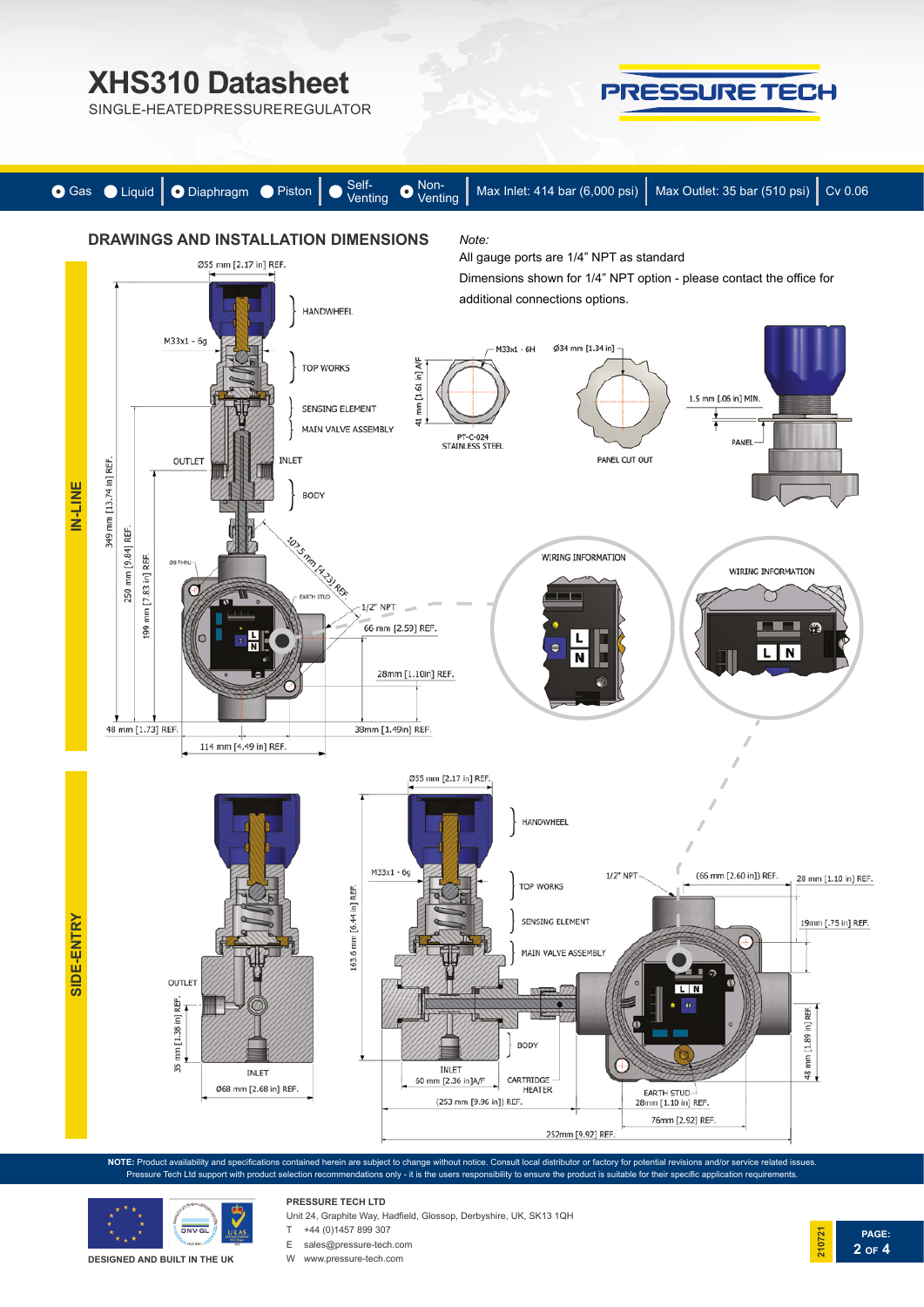## **XHS310 Datasheet**

PRESSURE TECH





### **ASSEMBLY ORIENTATIONS**

To select a valid assembly, choose your required orientation and then combine with a compatible porting configuration. Please note - gauge ports must be in a forward-facing position.



**SIDE-ENTRY**



**NOTE:** Product availability and specifications contained herein are subject to change without notice. Consult local distributor or factory for potential revisions and/or service related issues. Pressure Tech Ltd support with product selection recommendations only - it is the users responsibility to ensure the product is suitable for their specific application requiren



**PRESSURE TECH LTD** Unit 24, Graphite Way, Hadfield, Glossop, Derbyshire, UK, SK13 1QH

T +44 (0)1457 899 307

E sales@pressure-tech.com

W www.pressure-tech.com